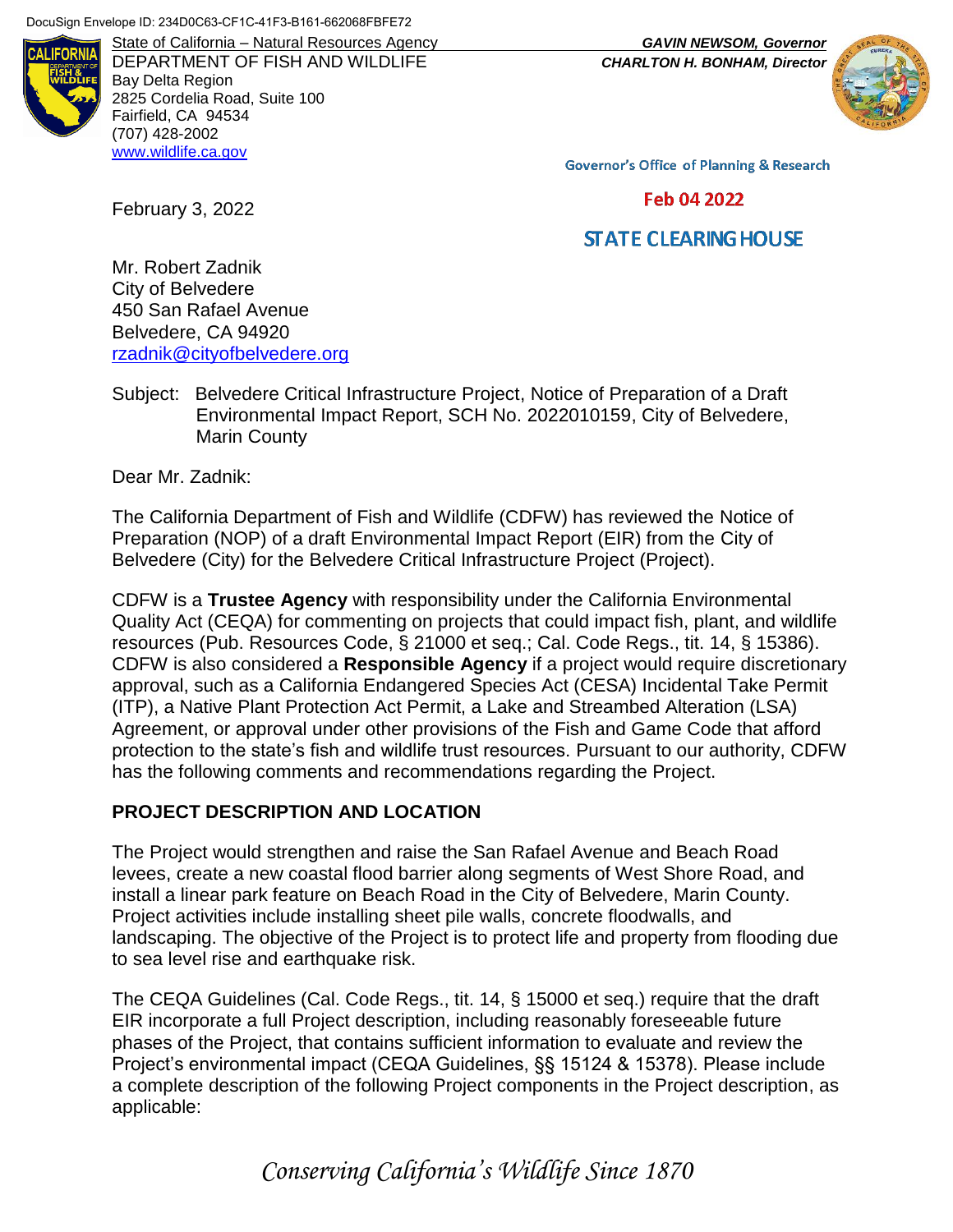Mr. Robert Zadnik City of Belvedere February 3, 2022 Page 2 of 10

- Footprints of permanent Project features and temporarily impacted areas, such as staging areas and access routes.
- Area and plans for any proposed structures, ground disturbing activities, fencing, paving, stationary machinery, landscaping, floodwalls or levees, and stormwater systems. Include projected sea level rise elevations on plans.
- Operational features of the Project, including level of anticipated human presence (describe seasonal or daily peaks in activity, if relevant), artificial lighting/light reflection, noise, traffic generation, and other features.
- Construction schedule, activities, equipment, and crew sizes for each phase of the Project.

# **REGULATORY REQUIREMENTS**

### **California Endangered Species Act**

Please be advised that a CESA ITP must be obtained if the Project has the potential to result in take<sup>1</sup> of plants or animals listed under CESA, either during construction or over the life of the Project. If the Project will impact CESA listed species, including but not limited to those identified in **Attachment 1: Special-Status Species**, early consultation with CDFW is encouraged, as significant modification to the Project and mitigation measures may be required to obtain an ITP. Issuance of an ITP is subject to CEQA documentation; the CEQA document must specify impacts, mitigation measures, and a mitigation monitoring and reporting program.

CEQA requires a Mandatory Finding of Significance if a Project is likely to substantially restrict the range or reduce the population of a threatened or endangered species (Pub. Resources Code, §§ 21001, subd. (c), 21083; CEQA Guidelines, §§ 15380, 15064, & 15065.). Impacts must be avoided or mitigated to less than significant levels unless the CEQA Lead Agency makes and supports Findings of Overriding Consideration (FOC). The Lead Agency's FOC does not eliminate the Project proponent's obligation to comply with CESA.

## **Nesting Birds**

 $\overline{a}$ 

CDFW also has authority over actions that may disturb or destroy active nest sites or take birds. Fish and Game Code sections 3503, 3503.5, and 3513 protect birds, their eggs, and nests. Migratory birds are also protected under the federal Migratory Bird Treaty Act.

<sup>1</sup> Take is defined in Fish and Game Code section 86 as hunt, pursue, catch, capture, or kill, or attempt any of those activities.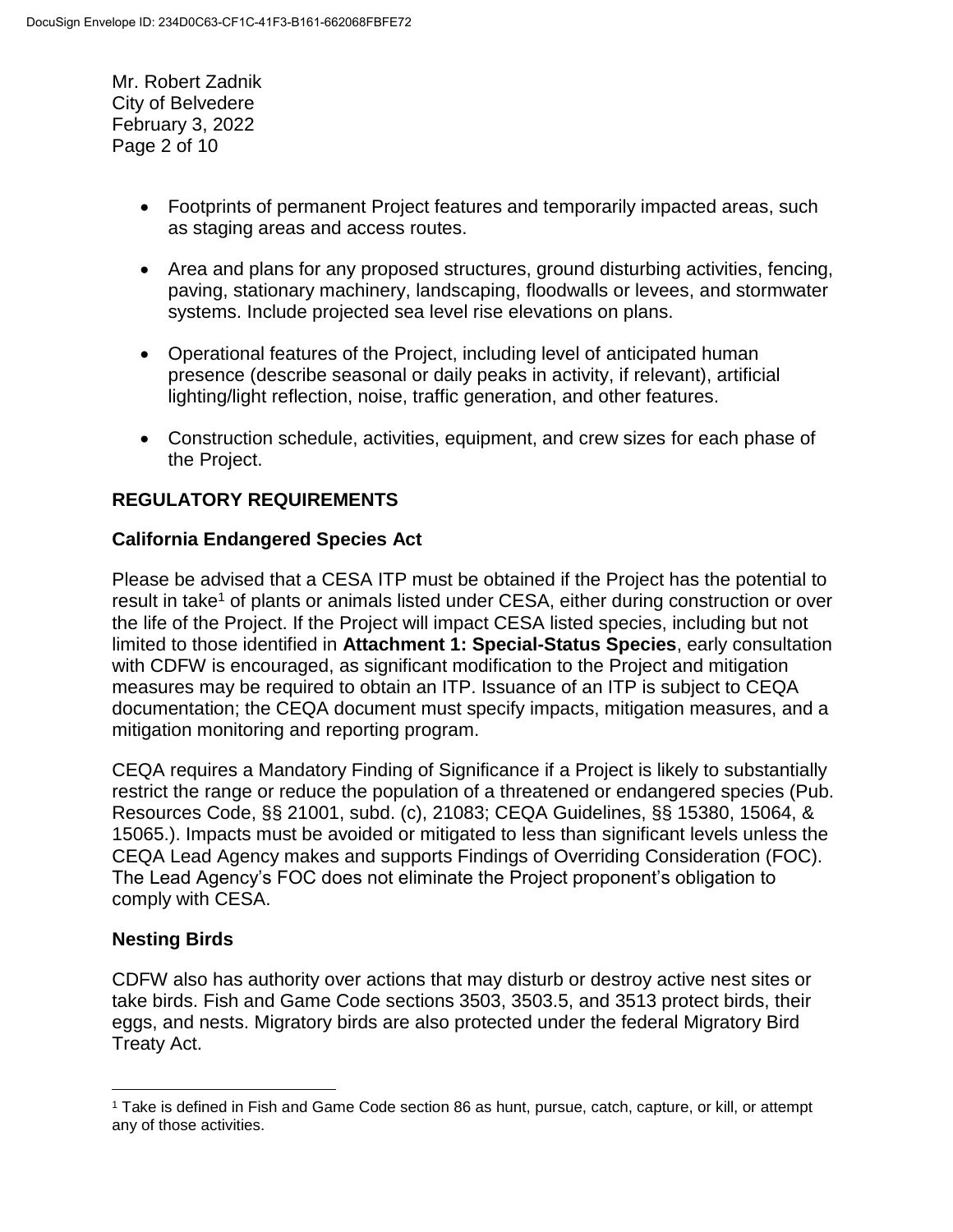Mr. Robert Zadnik City of Belvedere February 3, 2022 Page 3 of 10

#### **Fully Protected Species**

Fully Protected species, such as white-tailed kite (*Elanus leucurus*), California Ridgway's rail (*Rallus obsoletus obsoletus*), California black rail (*Laterallus jamaicensis coturniculus*), American peregrine falcon (*Falco peregrinus anatum*), bald eagle (*Haliaeetus leucocephalus*), golden eagle (*Aquila chrysaetos*), California brown pelican (*Pelecanus occidentalis californicus*) and salt-marsh harvest mouse (*Reithrodontomys raviventris*), may not be taken or possessed at any time (Fish & G. Code, §§ 3511, 4700, 5050, & 5515).

#### **ENVIRONMENTAL SETTING**

The draft EIR should provide sufficient information regarding the environmental setting ("baseline") to understand the Project's, and its alternative's (if applicable), potentially significant impacts on the environment (CEQA Guidelines, §§ 15125 & 15360).

CDFW recommends that the draft EIR provide baseline habitat assessments for special-status plant, fish, and wildlife species located and potentially located within the Project area and surrounding lands, including but not limited to all rare, threatened, or endangered species (CEQA Guidelines, § 15380). The draft EIR should describe aquatic habitats, such as wetlands, salt marsh, tidal mud flats, vernal pools, and/or waters of the U.S. or State, and any sensitive natural communities, eelgrass beds, or riparian habitat occurring on or adjacent to the Project site (for sensitive natural communities see: [https://wildlife.ca.gov/Data/VegCAMP/Natural-](https://wildlife.ca.gov/Data/VegCAMP/Natural-Communities#sensitive%20natural%20communities)[Communities#sensitive%20natural%20communities\)](https://wildlife.ca.gov/Data/VegCAMP/Natural-Communities#sensitive%20natural%20communities). Fully protected, threatened or endangered, and other special-status species that are known to occur, or have the potential to occur in or near the Project area, include but are not limited to, those listed in **Attachment 1: Special-Status Species**. The Project area appears to be mostly developed and may not provide habitat or be in close proximity to habitat for all species in Attachment 1. As noted above, the draft EIR should identify whether habitat is present and discuss the potential for special-status species presence.

Habitat descriptions and the potential for species occurrence should include information from multiple sources, such as aerial imagery; historical and recent survey data; field reconnaissance; scientific literature and reports; the U.S. Fish and Wildlife Service's (USFWS) Information, Planning, and Consultation System; and findings from positive occurrence databases such as the California Natural Diversity Database (CNDDB). Based on the data and information from the habitat assessment, the draft EIR should adequately assess which special-status species are likely to occur on or near the Project site, and whether they could be impacted by the Project.

CDFW recommends that prior to Project implementation, surveys be conducted for special-status species with potential to occur, following recommended survey protocols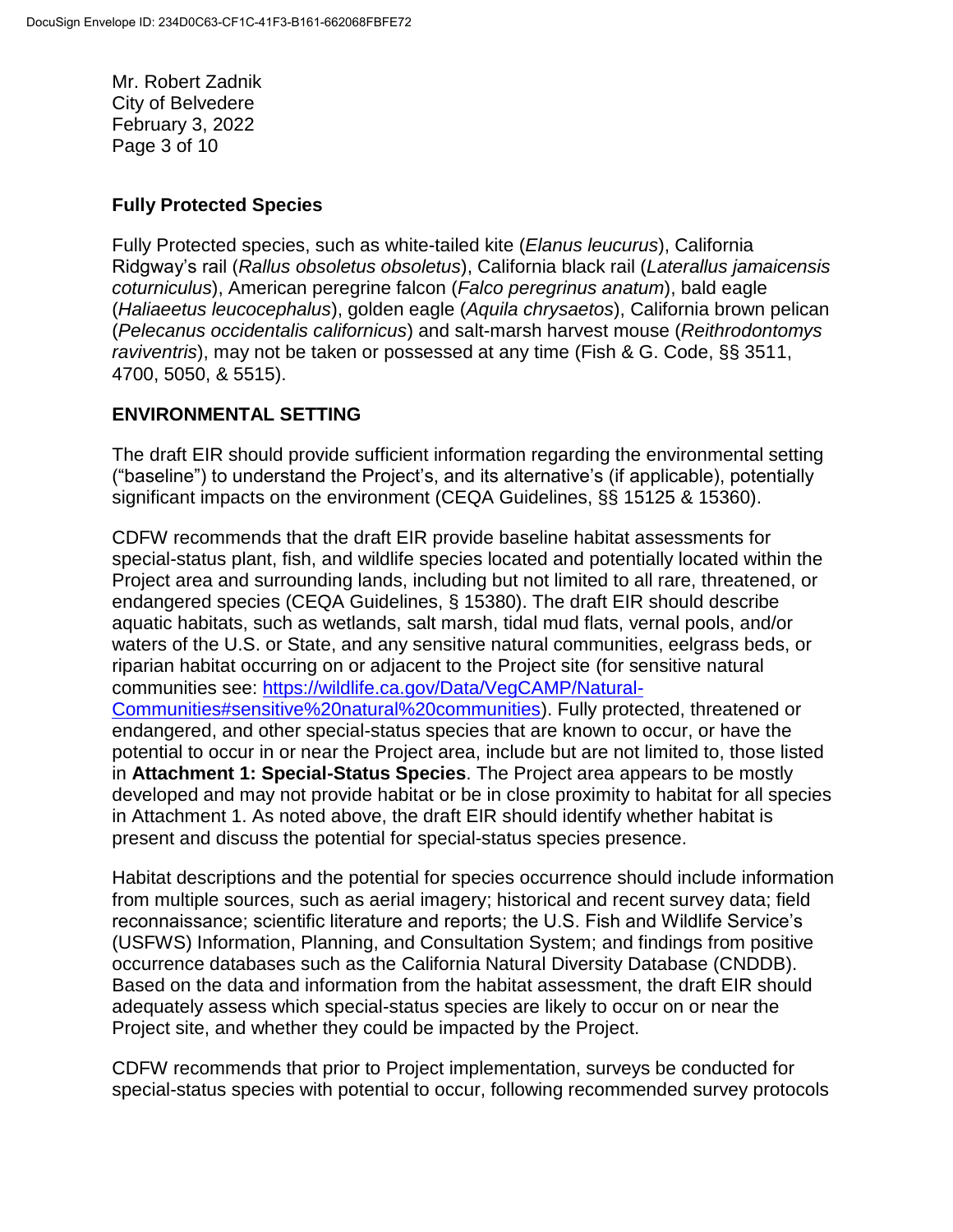Mr. Robert Zadnik City of Belvedere February 3, 2022 Page 4 of 10

if available. Survey and monitoring protocols and guidelines are available at: [https://wildlife.ca.gov/Conservation/Survey-Protocols.](https://wildlife.ca.gov/Conservation/Survey-Protocols)

Botanical surveys for special-status plant species, including those with a California Rare Plant Rank [\(http://www.cnps.org/cnps/rareplants/inventory/\)](http://www.cnps.org/cnps/rareplants/inventory/), must be conducted during the blooming period for all species potentially impacted by the Project within the Project area and adjacent habitats that may be indirectly impacted by, for example, changes to hydrology, and require the identification of reference populations. More than one year of surveys may be necessary given environmental conditions. Please refer to CDFW protocols for surveying and evaluating impacts to rare plants, and survey report requirements [\(https://wildlife.ca.gov/Conservation/Plants\)](https://wildlife.ca.gov/Conservation/Plants).

## **IMPACT ANALYSIS AND MITIGATION MEASURES**

The draft EIR should discuss all direct and indirect impacts (temporary and permanent), including reasonably foreseeable impacts, that may occur with implementation of the Project (CEQA Guidelines, §§ 15126, 15126.2, & 15358). This includes evaluating and describing impacts such as:

- Encroachments into riparian habitats, drainage ditches, wetlands, eelgrass beds, San Francisco Bay, or other sensitive areas.
- Potential for impacts to special-status species or sensitive natural communities.
- Loss or modification of breeding, nesting, dispersal, and foraging habitat, including vegetation removal, alteration of soils and hydrology, and removal of habitat structural features (e.g., snags, rock outcrops, overhanging banks).
- Permanent and temporary habitat disturbances associated with ground disturbance, noise, lighting, reflection, air pollution, traffic, or human presence.
- Obstruction of movement corridors, fish passage, or access to water sources and other core habitat features.

The draft EIR should also identify reasonably foreseeable future projects in the Project vicinity, disclose any cumulative impacts associated with these projects, determine the significance of each cumulative impact, and assess the significance of the Project's contribution to the impact (CEQA Guidelines, § 15355). Although a project's impacts may be less-than-significant individually, its contributions to a cumulative impact may be considerable; a contribution to a significant cumulative impact, e.g., reduction of habitat for a special-status species, should be considered cumulatively considerable.

Based on the comprehensive analysis of the direct, indirect, and cumulative impacts of the Project, the CEQA Guidelines direct the Lead Agency to consider and describe all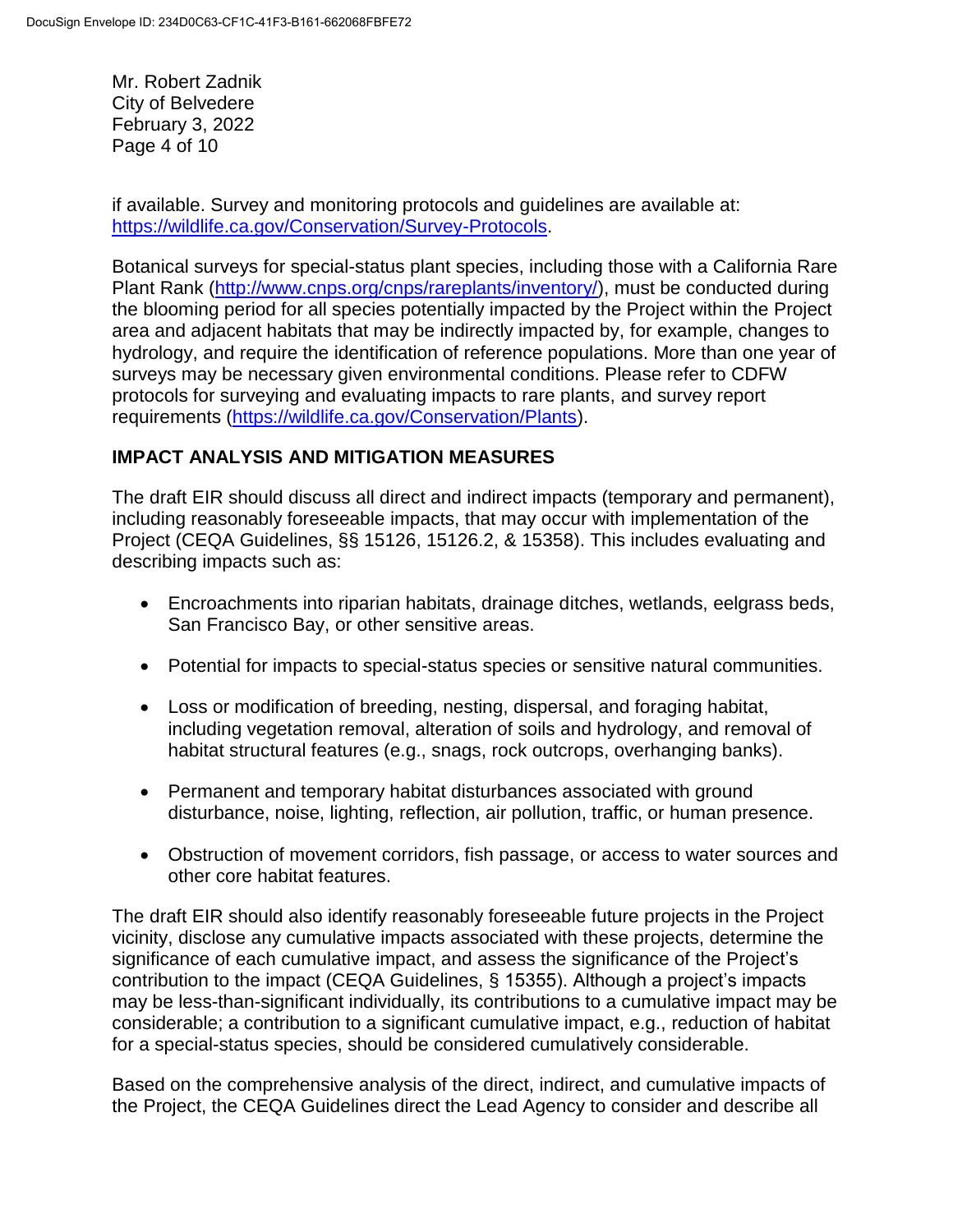Mr. Robert Zadnik City of Belvedere February 3, 2022 Page 5 of 10

feasible mitigation measures to avoid potentially significant impacts in the draft EIR, and mitigate potentially significant impacts of the Project on the environment (CEQA Guidelines, §§ 15021, 15063, 15071, 15126.4 & 15370). This includes a discussion of impact avoidance and minimization measures for special-status species, which are recommended to be developed in early consultation with CDFW, USFWS, and the National Marine Fisheries Service. Project-specific measures should be incorporated as enforceable Project conditions to reduce impacts to biological resources to less-thansignificant levels.

Fully protected species such as white-tailed kite, California Ridgway's rail, California black rail, California brown pelican, bald eagle, golden eagle, American peregrine falcon, and salt-marsh harvest mouse, may not be taken or possessed at any time (Fish & G. Code, §§ 3511, 4700, 5050, & 5515). Therefore, the draft EIR should include measures to ensure complete avoidance of these species.

## **ENVIRONMENTAL DATA**

CEQA requires that information developed in EIRs and negative declarations be incorporated into a database which may be used to make subsequent or supplemental environmental determinations (Pub. Resources Code, § 21003, subd. (e)). Accordingly, please report any special-status species and natural communities detected during Project surveys to CNDDB. The CNNDB online field survey form and other methods for submitting data can be found at: [https://wildlife.ca.gov/Data/CNDDB/Submitting-Data.](https://wildlife.ca.gov/Data/CNDDB/Submitting-Data) The types of information reported to CNDDB can be found at: [https://wildlife.ca.gov/](https://wildlife.ca.gov/Data/CNDDB/Plants-and-Animals) [Data/CNDDB/Plants-and-Animals.](https://wildlife.ca.gov/Data/CNDDB/Plants-and-Animals)

#### **FILING FEES**

CDFW anticipates that the Project will have an impact on fish and/or wildlife, and assessment of filing fees is necessary (Fish & G. Code, § 711.4; Pub. Resources Code, § 21089). Fees are payable upon filing of the Notice of Determination by the Lead Agency and serve to help defray the cost of environmental review by CDFW.

If you have any questions, please contact Amanda Culpepper, Environmental Scientist, at (707) 428-2075 or [amanda.culpepper@wildlife.ca.gov,](mailto:amanda.culpepper@wildlife.ca.gov) or Melanie Day, Senior Environmental Scientist (Supervisory), at (707) 210-4415 or [melanie.day@wildlife.ca.gov.](mailto:melanie.day@wildlife.ca.gov)

Sincerely,

-DocuSigned by: Erin Chappell

Erin Chappell Regional Manager Bay Delta Region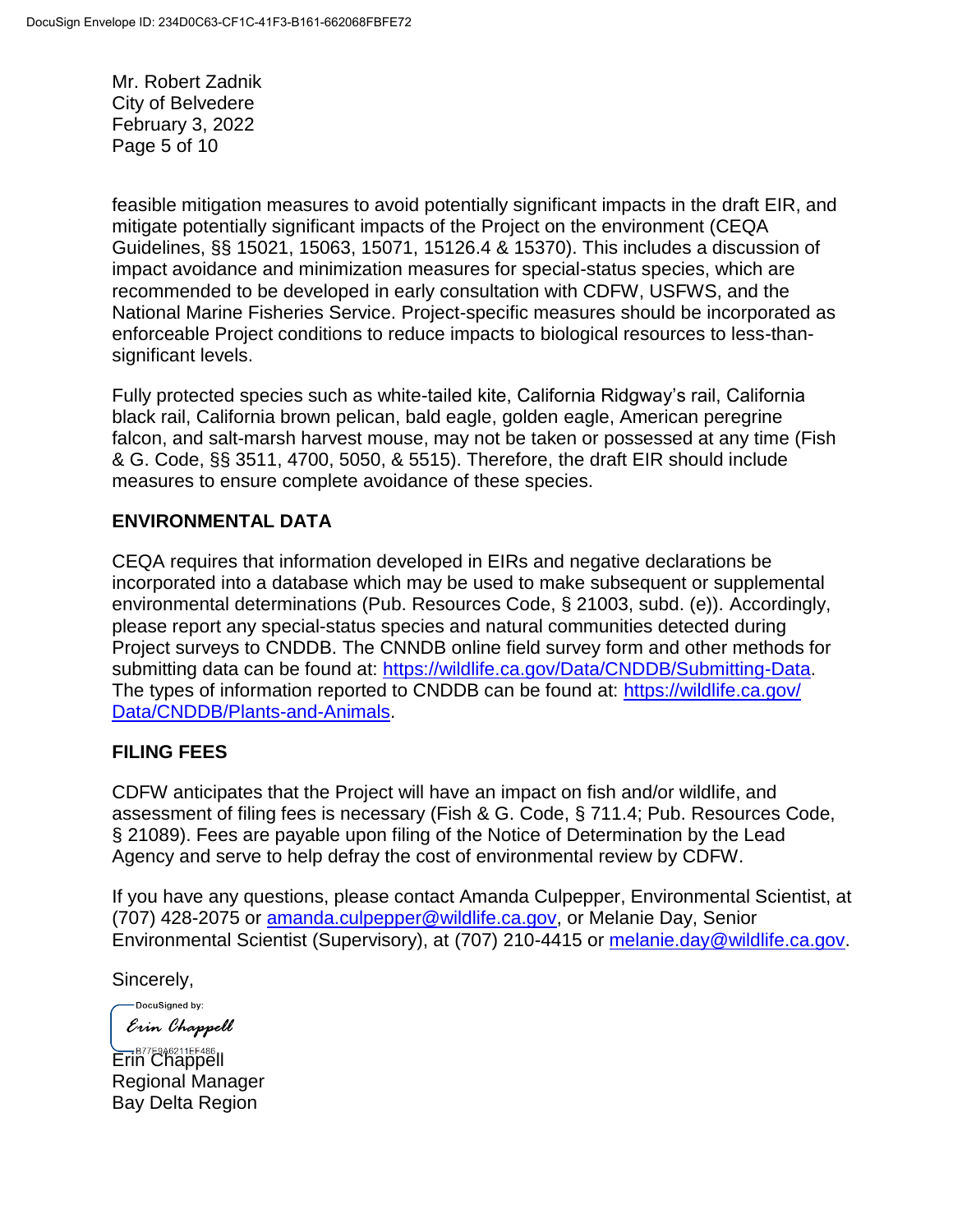Mr. Robert Zadnik City of Belvedere February 3, 2022 Page 6 of 10

## **Attachment 1:** Special-Status Species

ec: State Clearinghouse (SCH No. 2022010159)

Arn Aarreberg, CDFW Marine Region, [arn.aarreberg@wildlife.ca.gov](mailto:arn.aarreberg@wildlife.ca.gov)

Amy Skewes-Cox, City of Belvedere Consultant, amysc@rtasc.com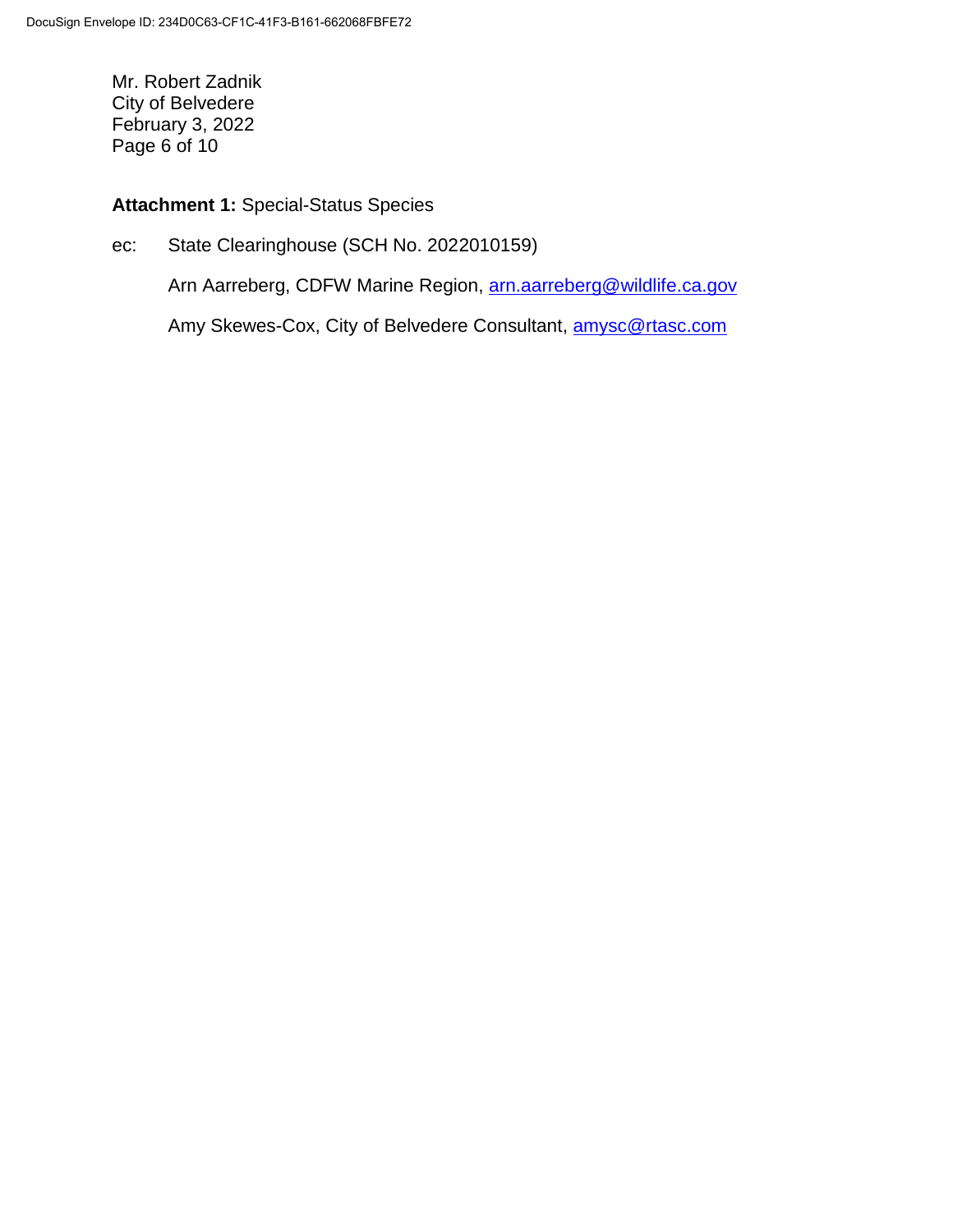Mr. Robert Zadnik City of Belvedere February 3, 2022 Page 7 of 10

# **Attachment 1: Special-Status Species**

| <b>Scientific Name</b>                 | <b>Common Name</b>                  | <b>Status</b>                                                                                                      |
|----------------------------------------|-------------------------------------|--------------------------------------------------------------------------------------------------------------------|
| <b>Birds</b>                           |                                     |                                                                                                                    |
| Rallus obsoletus obsoletus             | California<br>Ridgway's rail        | <b>CESA and Endangered Species Act</b><br>(ESA) listed as endangered; California<br><b>Fully Protected species</b> |
| Laterallus jamaicensis<br>coturniculus | California black<br>rail            | CESA listed as threatened; California<br><b>Fully Protected species</b>                                            |
| Haliaeetus leucocephalus               | bald eagle                          | CESA listed as endangered; California<br>Fully Protected species; Bald and Golden<br><b>Eagle Protection Act</b>   |
| Charadrius nivosus nivosus             | western snowy<br>plover             | <b>ESA listed as threatened; California</b><br>Species of Special Concern (SSC)                                    |
| Aquila chrysaetos                      | golden eagle                        | California Fully Protected species; Bald<br>and Golden Eagle Protection Act                                        |
| Lanius Iudovicianus                    | loggerhead shrike                   | <b>SSC</b>                                                                                                         |
| Circus hudsonius                       | northern harrier                    | <b>SSC</b>                                                                                                         |
| Geothlypis trichas sinuosa             | saltmarsh<br>common<br>yellowthroat | <b>SSC</b>                                                                                                         |
| Melospiza melodia samuelis             | San Pablo song<br>sparrow           | <b>SSC</b>                                                                                                         |
| Coturnicops noveboracensis             | yellow rail                         | <b>SSC</b>                                                                                                         |
| Elanus leucurus                        | white-tailed kite                   | <b>California Fully Protected species</b>                                                                          |
| Falco peregrinus anatum                | American<br>peregrine falcon        | <b>California Fully Protected species</b>                                                                          |
| Pelecanus occidentalis<br>californicus | California brown<br>pelican         | California Fully Protected species                                                                                 |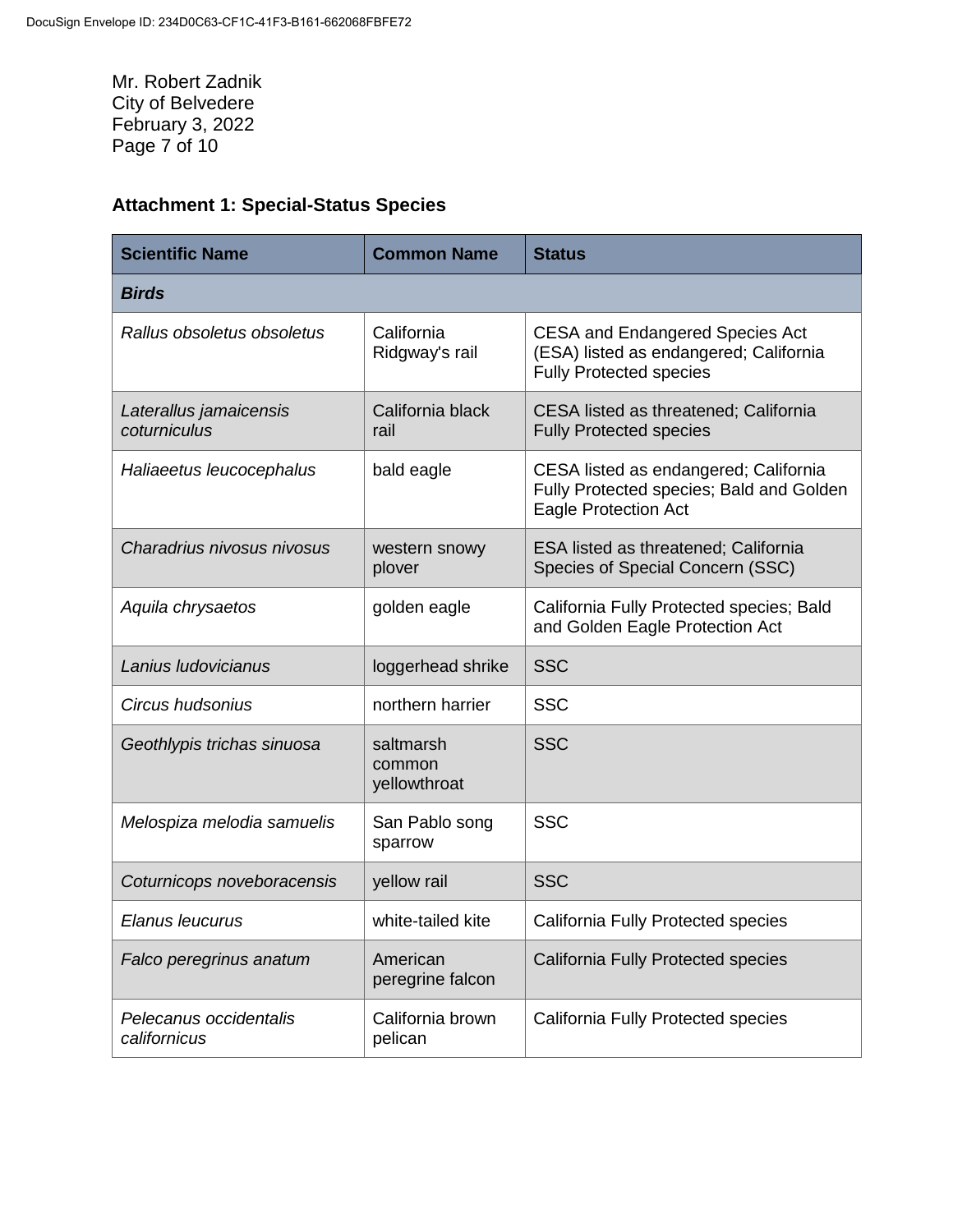Mr. Robert Zadnik City of Belvedere February 3, 2022 Page 8 of 10

| <b>Fish</b>                           |                                                         |                                                                              |  |  |
|---------------------------------------|---------------------------------------------------------|------------------------------------------------------------------------------|--|--|
| Spirinchus thaleichthys               | longfin smelt                                           | CESA listed as threatened; candidate for<br><b>ESA listing</b>               |  |  |
| Oncorhynchus tshawytscha<br>pop. 7    | <b>Sacramento River</b><br>winter-run Chinook<br>salmon | CESA and ESA listed as endangered                                            |  |  |
| Oncorhynchus tshawytscha<br>pop. 11   | <b>Central Valley</b><br>spring-run<br>Chinook salmon   | CESA and ESA listed as threatened                                            |  |  |
| Acipenser medirostris                 | green sturgeon                                          | <b>Southern Distinct Population Segment</b><br>ESA listed as threatened; SSC |  |  |
| Oncorhynchus mykiss irideus<br>pop. 8 | central California<br>coast steelhead                   | <b>ESA listed as threatened</b>                                              |  |  |
| Culpea pallasii                       | Pacific herring                                         | Culturally and historically important<br>fishery managed by CDFW             |  |  |
| <b>Amphibians</b>                     |                                                         |                                                                              |  |  |
| Rana draytonii                        | California red-<br>legged frog                          | <b>ESA listed as threatened; SSC</b>                                         |  |  |
| <b>Mammals</b>                        |                                                         |                                                                              |  |  |
| Reithrodontomys raviventris           | salt-marsh harvest<br>mouse                             | CESA and ESA listed as endangered;<br>California Fully Protected species     |  |  |
| Corynorhinus townsendii               | Townsend's big-<br>eared bat                            | <b>SSC</b>                                                                   |  |  |
| Antrozous pallidus                    | pallid bat                                              | SSC                                                                          |  |  |
| Lasiurus blossevillii                 | western red bat                                         | <b>SSC</b>                                                                   |  |  |
| <b>Reptiles</b>                       |                                                         |                                                                              |  |  |
| Emys marmorata                        | western pond<br>turtle                                  | <b>SSC</b>                                                                   |  |  |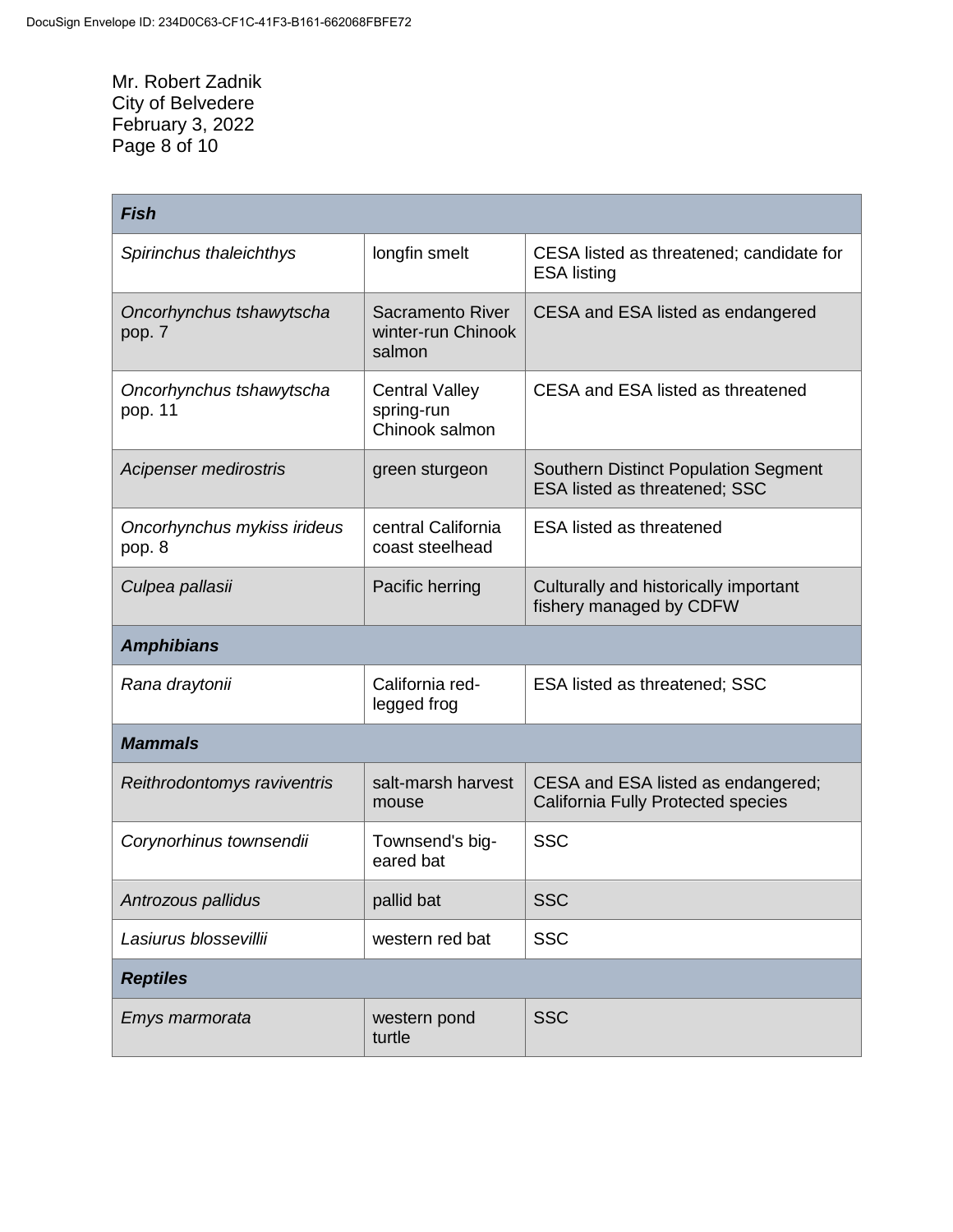Mr. Robert Zadnik City of Belvedere February 3, 2022 Page 9 of 10

 $\overline{a}$ 

| <b>Invertebrates</b>                   |                                                        |                                                                                                                                  |  |  |
|----------------------------------------|--------------------------------------------------------|----------------------------------------------------------------------------------------------------------------------------------|--|--|
| Icaricia icarioides missionensis       | Mission blue<br>butterfly                              | ESA listed as endangered; ICP                                                                                                    |  |  |
| Danaus plexippus pop. 1                | monarch -<br>California<br>overwintering<br>population | ESA candidate for listing; California<br>Terrestrial and Vernal Pool Invertebrate of<br>Conservation Priority (ICP) <sup>2</sup> |  |  |
| <b>Bombus occidentalis</b>             | western bumble<br>bee                                  | <b>ICP</b>                                                                                                                       |  |  |
| Microcina tiburona                     | Tiburon micro-<br>blind harvestman                     | <b>ICP</b>                                                                                                                       |  |  |
| <b>Plants</b>                          |                                                        |                                                                                                                                  |  |  |
| Arenaria paludicola                    | marsh sandwort                                         | CESA and ESA listed as endangered;<br><b>CRPR 1B.1</b>                                                                           |  |  |
| Calochortus tiburonensis               | Tiburon mariposa-<br>lily                              | CESA and ESA listed as threatened;<br><b>CRPR 1B.1</b>                                                                           |  |  |
| Castilleja affinis var. neglecta       | Tiburon paintbrush                                     | CESA listed as threatened; ESA listed as<br>endangered; CRPR 1B.2                                                                |  |  |
| Hesperolinon congestum                 | Marin western flax                                     | CESA and ESA listed as threatened,<br><b>CRPR 1B.1</b>                                                                           |  |  |
| Pentachaeta bellidiflora               | white-rayed<br>pentachaeta                             | CESA and ESA listed as endangered;<br><b>CRPR 1B.1</b>                                                                           |  |  |
| Streptanthus glandulosus ssp.<br>niger | Tiburon<br>jewelflower                                 | CESA listed as endangered; CRPR 1B.1                                                                                             |  |  |
| Trifolium amoenum                      | two-fork clover                                        | ESA listed as endangered; CRPR 1B.1                                                                                              |  |  |
| Amorpha californica var.<br>napensis   | Napa false indigo                                      | <b>CRPR 1B.2</b>                                                                                                                 |  |  |

<sup>&</sup>lt;sup>2</sup> The list of California Terrestrial and Vernal Pool Invertebrates of Conservation Priority was collated during CDFW's Scientific Collecting Permit rulemaking process: <https://nrm.dfg.ca.gov/FileHandler.ashx?DocumentID=157415&inline>